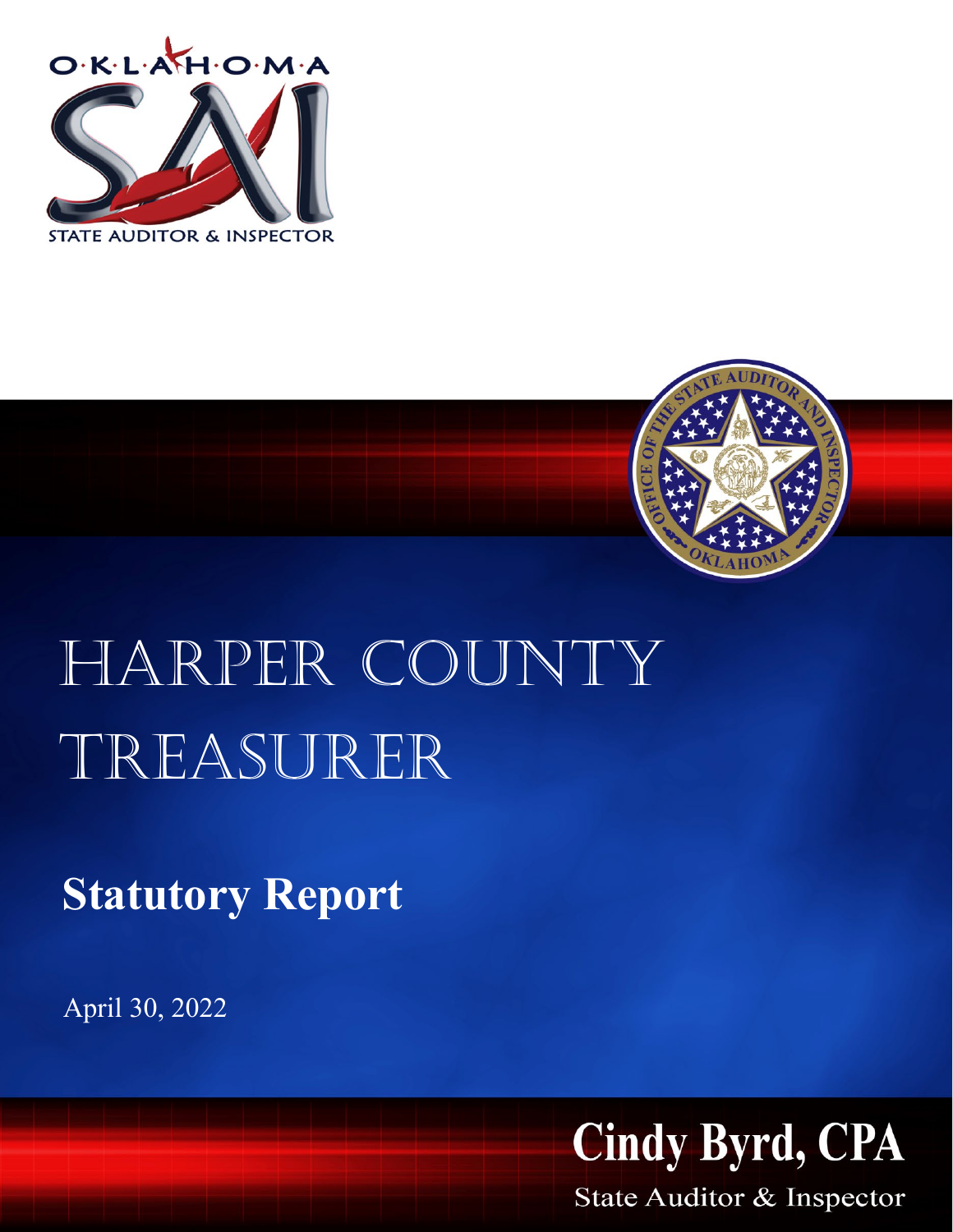**PEGGY TILLERY, COUNTY TREASURER HARPER COUNTY, OKLAHOMA TREASURER STATUTORY REPORT APRIL 30, 2022**

This publication, issued by the Oklahoma State Auditor and Inspector's Office as authorized by 74 O.S. § 212, has not been printed, but is available on the agency's website [\(www.sai.ok.gov\)](http://www.sai.ok.gov/) and in the Oklahoma Department of Libraries Publications Clearinghouse Digital Prairie Collection [\(http://digitalprairie.ok.gov/cdm/search/collection/audits/\)](http://digitalprairie.ok.gov/cdm/search/collection/audits/) pursuant to 65 O.S. § 3-114.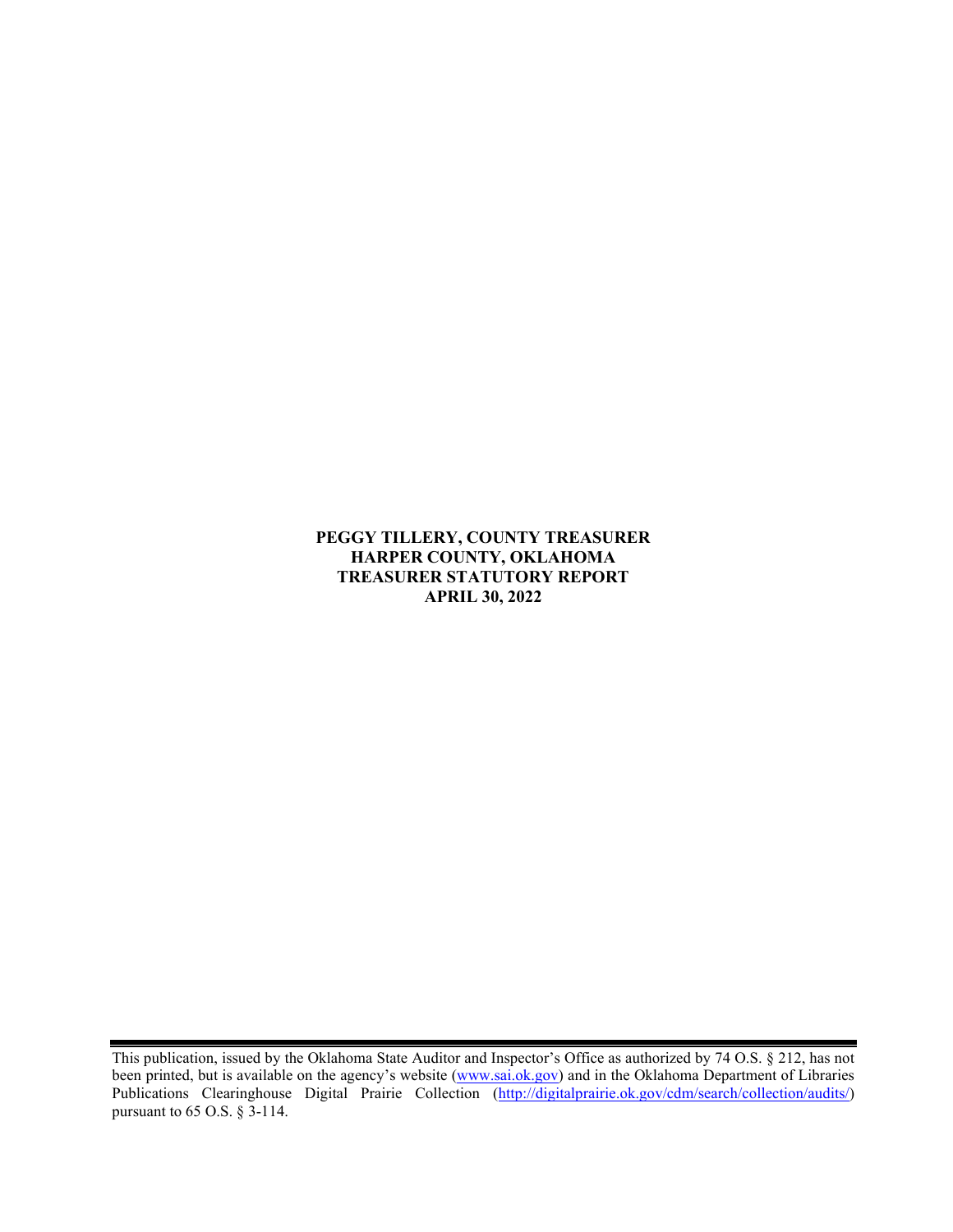

## Cindy Byrd, CPA | State Auditor & Inspector

2300 N. Lincoln Blvd., Room 123, Oklahoma City, OK 73105 | 405.521.3495 | www.sai.ok.gov

June 23, 2022

BOARD OF COUNTY COMMISSIONERS HARPER COUNTY COURTHOUSE BUFFALO, OKLAHOMA 73834

Transmitted herewith is the Harper County Treasurer Statutory Report for April 30, 2022. The engagement was conducted in accordance with 74 O.S. § 212.

The goal of the State Auditor and Inspector is to promote accountability and fiscal integrity in state and local government. Maintaining our independence as we provide this service to the taxpayers of Oklahoma is of utmost importance.

We wish to take this opportunity to express our appreciation for the assistance and cooperation extended to our office during our engagement.

Sincerely,

tig Bypcol

CINDY BYRD, CPA OKLAHOMA STATE AUDITOR & INSPECTOR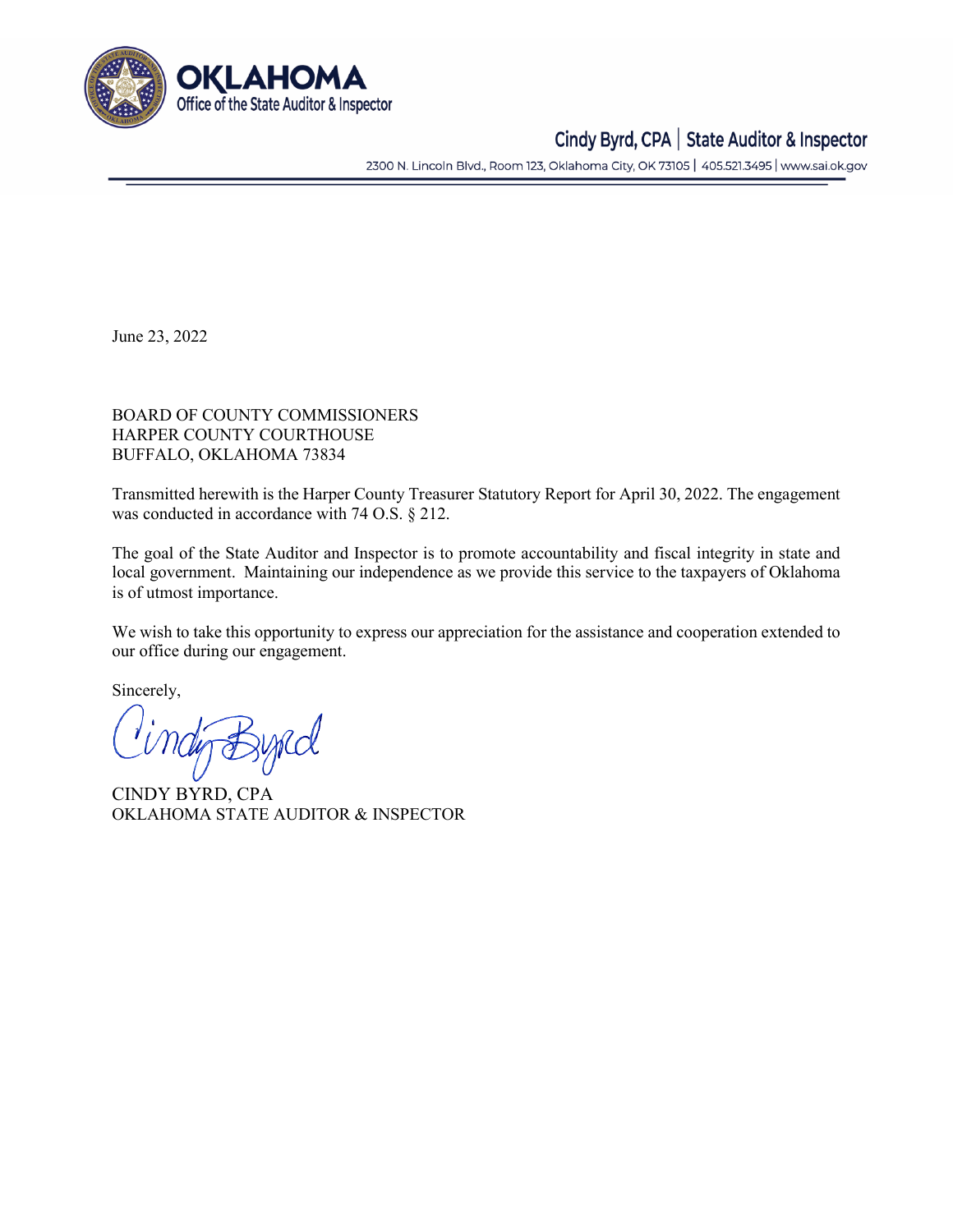

## Cindy Byrd, CPA | State Auditor & Inspector

2300 N. Lincoln Blvd., Room 123, Oklahoma City, OK 73105 | 405.521.3495 | www.sai.ok.gov

Peggy Tillery, Harper County Treasurer Harper County Courthouse Buffalo, Oklahoma 73834

Dear Ms. Tillery:

For the purpose of complying with 74 O.S. § 212, we have performed the following procedures:

- Determine whether bank reconciliations are properly performed, visually verify the certificates of deposit, and confirm the investments.
- Determine whether subsidiary records are reconciled to the general ledger.
- Determine whether deposits and invested funds are secured by pledged collateral.

All information included in the bank reconciliations, the investment ledger, the subsidiary ledgers, and the general ledger is the representation of the County Treasurer.

Our county treasurer statutory engagement was limited to the procedures performed above and was less in scope than an audit performed in accordance with generally accepted auditing standards. Accordingly, we do not express an opinion on any basic financial statement of Harper County.

Based on our procedures performed, there were no exceptions noted.

This report is intended for the information and use of the management of the County. This restriction is not intended to limit the distribution of this report, which is a matter of public record.

CINDY BYRD, CPA OKLAHOMA STATE AUDITOR & INSPECTOR

May 26, 2022